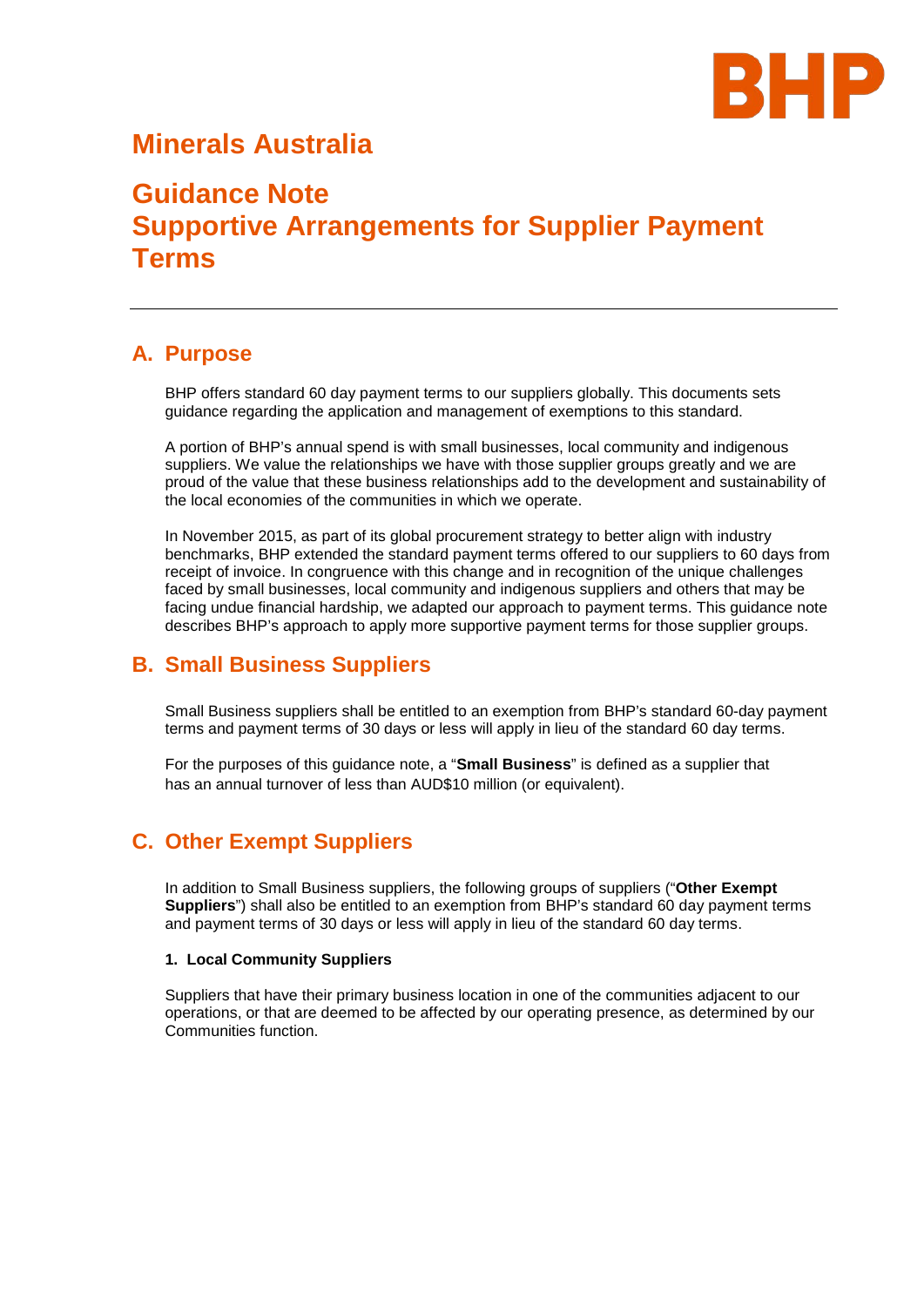#### **2. Indigenous Suppliers**

Suppliers that are;

- a. 50% or more Indigenous owned; and
- b. demonstrate a commitment to the employment and training of Indigenous people.

BHP must be satisfied that the supplier is 50% or more Indigenous owned by using at least one of the following assessment steps:

- obtaining a statutory declaration, declaring 50% of more Indigenous ownership; and/or
- obtaining certificates tor letters of Indigeneity of the Indigenous owners, provided by a recognised Indigenous organisation such as a land council; and/or
- checking whether the Supplier is listed with an Indigenous Chamber of Commerce or another business list; and/or
- checking whether the enterprise is listed with the Office of the Registrar of Indigenous Corporations [\(www.oric.gov.au\)](http://www.oric.gov.au/); and/or
- checking whether the enterprise is Registered and/or Certified with Supply Nation [\(www.supplynation.org.au\)](http://www.supplynation.org.au/)

#### **3. Local Law Exemptions**

In Australia, there is local legislation applicable to the construction industry that imposes specific maximum payment terms to relevant construction contracts. Details of these local law exemptions are set out in the table at Appendix A. Any future local law exemptions relevant to payment terms will be captured in the table as and when they become applicable.

### **D. Financial Hardship**

A supplier that does not qualify as a Small Business or Other Exempt Supplier, but is nonetheless experiencing significant financial hardship may also be granted exemption from BHP's standard 60-day payment terms and offered alternative payment terms. Such alternative payment terms will range from 14 to 59 days, as determined by the relevant BHP Supply team on a case-by-case basis, taking into consideration all relevant circumstances and with an aim to ensuring that any exemption granted will have an appropriate positive impact on the supplier's financial position.

In determining whether to grant an exemption, the relevant BHP Supply team may also take into account other relevant criteria, including but not limited to:

- whether the supplier receives more than \$US50,000 (or equivalent) per year in payments from BHP; and
- whether BHP contributes to at least 30% of the supplier's annual turnover.

(For clarity, satisfaction of the above two (2) criteria will not result in an automatic financial hardship exemption).

Any financial hardship exemption granted under this Section D must be approved by the BHP Supply team.

### **E. Alternative Payment Terms**

In the event that an exemption under Sections B, C or D apply, such terms will be agreed on the basis that in the event that the supplier subsequently no longer qualifies as a Small Business or Other Exempt Supplier or for a financial hardship exemption, the payment terms will revert back to the BHP standard 60 day payment terms as soon as reasonably practicable. This expectation will be communicated to the supplier when the alternative payment terms are agreed.

Any agreed alternative payment terms will be subject to review at a regularity considered appropriate by the relevant BHP Supply team.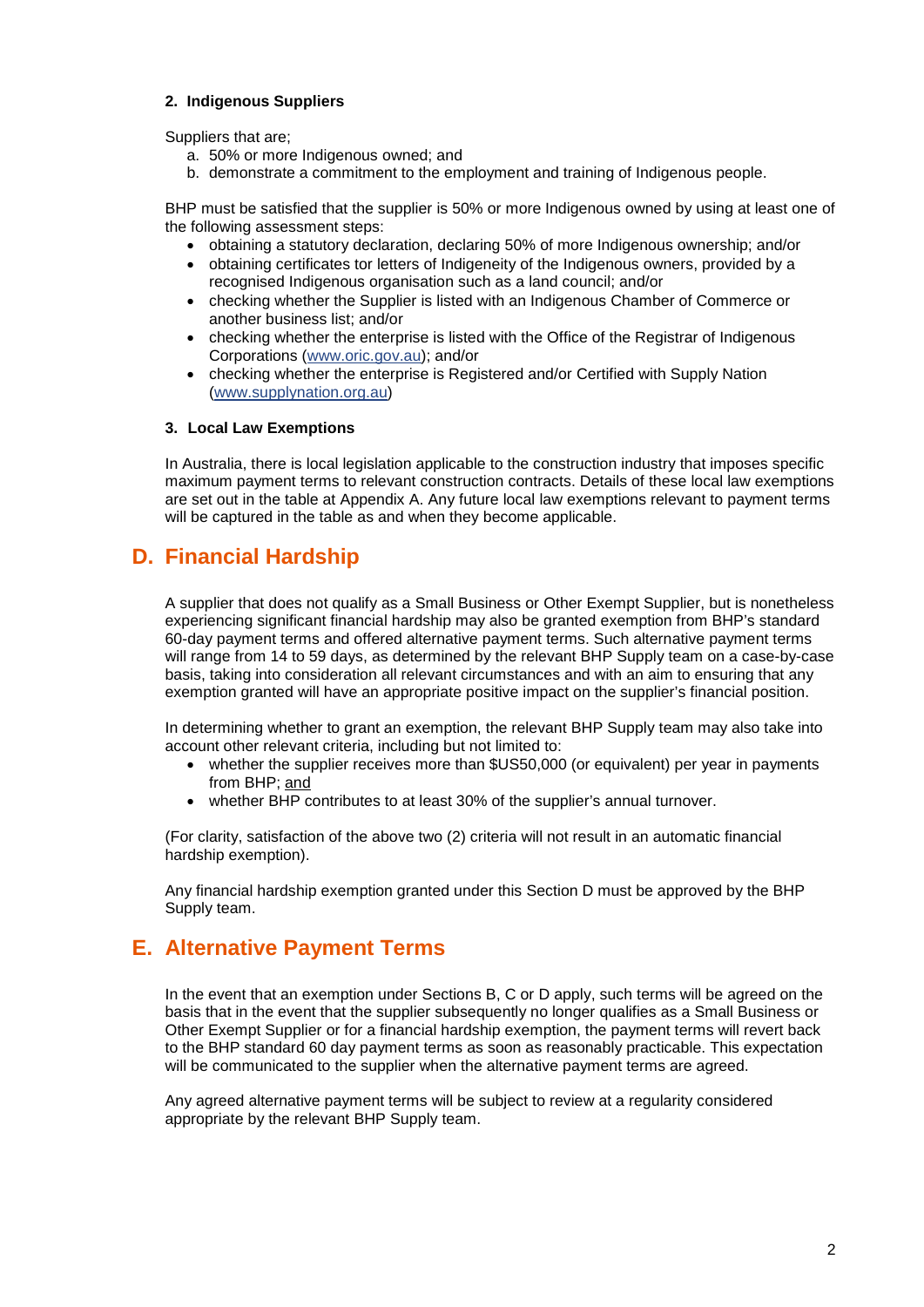## **F. Exceptions**

It is recognised that there may be exceptional circumstances in which, despite a supplier qualifying as a Small Business or Other Exempt Supplier, an exemption under Sections B or C should nonetheless not be granted and the BHP standard 60 day payment terms should apply in any event. For example, where the supplier has a state, national or international footprint, or is a dealership or subsidiary of such organisation. In such cases, subject always to compliance with any mandatory local law requirements as set out in Appendix A, it remains open for the relevant BHP Supply team to exercise its discretion to disapply the exemption. The exercise of such discretion however must be fully justified and can only be made with the appropriate approval.

Any decision to disapply an exemption will be subject to review at a regularity considered appropriate by the relevant BHP Supply team.

### **G. More Information**

For further information on this guidance note, please contact your BHP Supply representative.